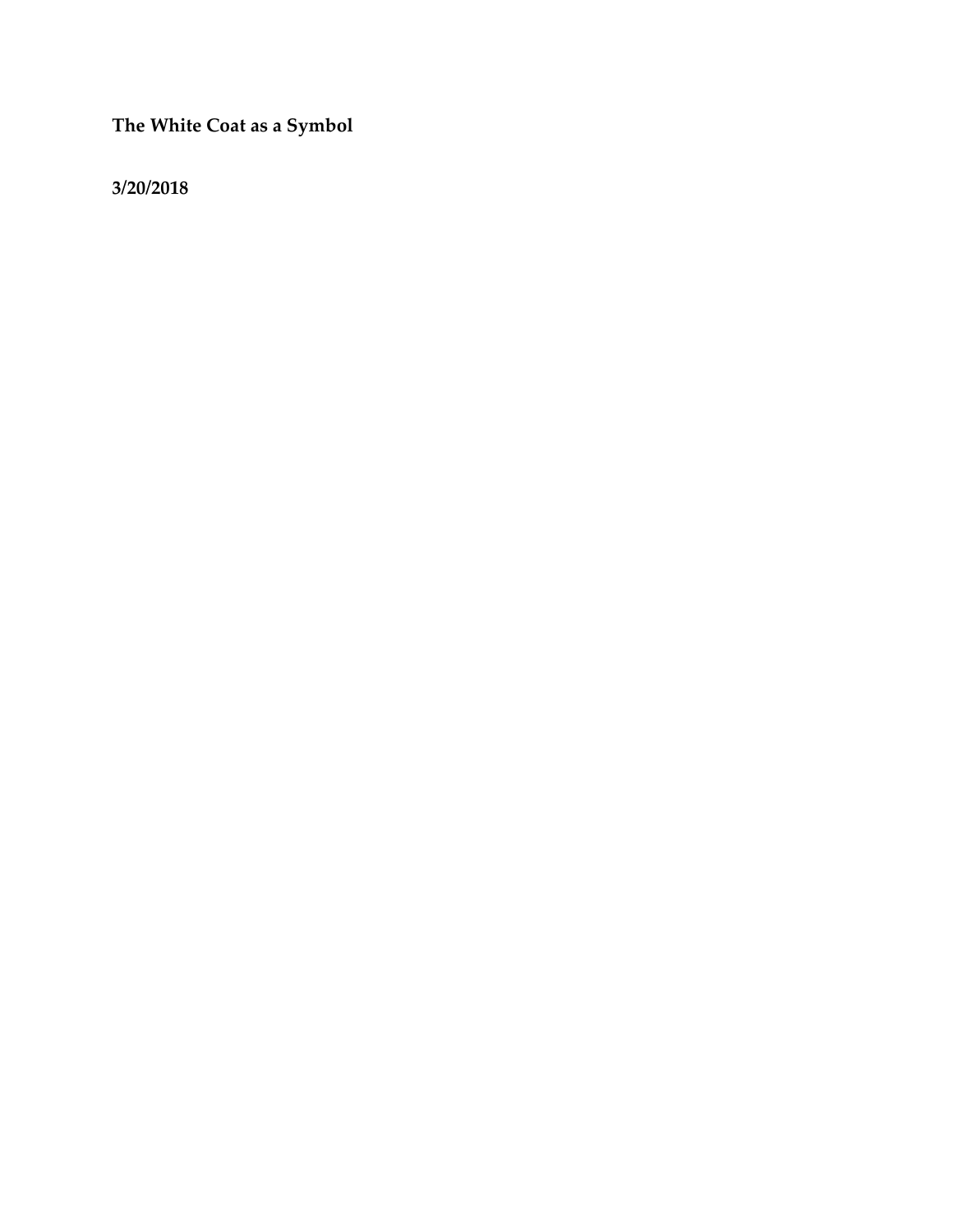# **Introduction**

Physicians and their white coats have been appearing in the news with ever greater frequency over the last several years, as healthcare and public health because increasingly important and divisive issue amongst Americans. Increasing numbers of doctors and medical students feel the need to champion not only specific patients, but social justice and public health as general principles; indeed, this author is among them.

While this may seem, on its face, like a change for the good, those of us in the medical community must take care not to exploit the power of our profession, or of the white coat, to promote personal or non-evidence-based causes. The white coat is a responsibility, a promise, to behave in ways consistent with professional ethics and conduct; only in doing so, can the medical community hope to retain the trust and respect of those we serve. Its role in political advocacy remains insufficiently considered, and increasingly overused. While this is a difficult argument for me (a politically active medical student who has proudly worn the white coat to politically charged events) to make, I feel my profession has reached a crossroads for the coat. We need to decide as a community what the white coat means and whether we want it to continue representing future generations of doctors.

### **Trust in healthcare**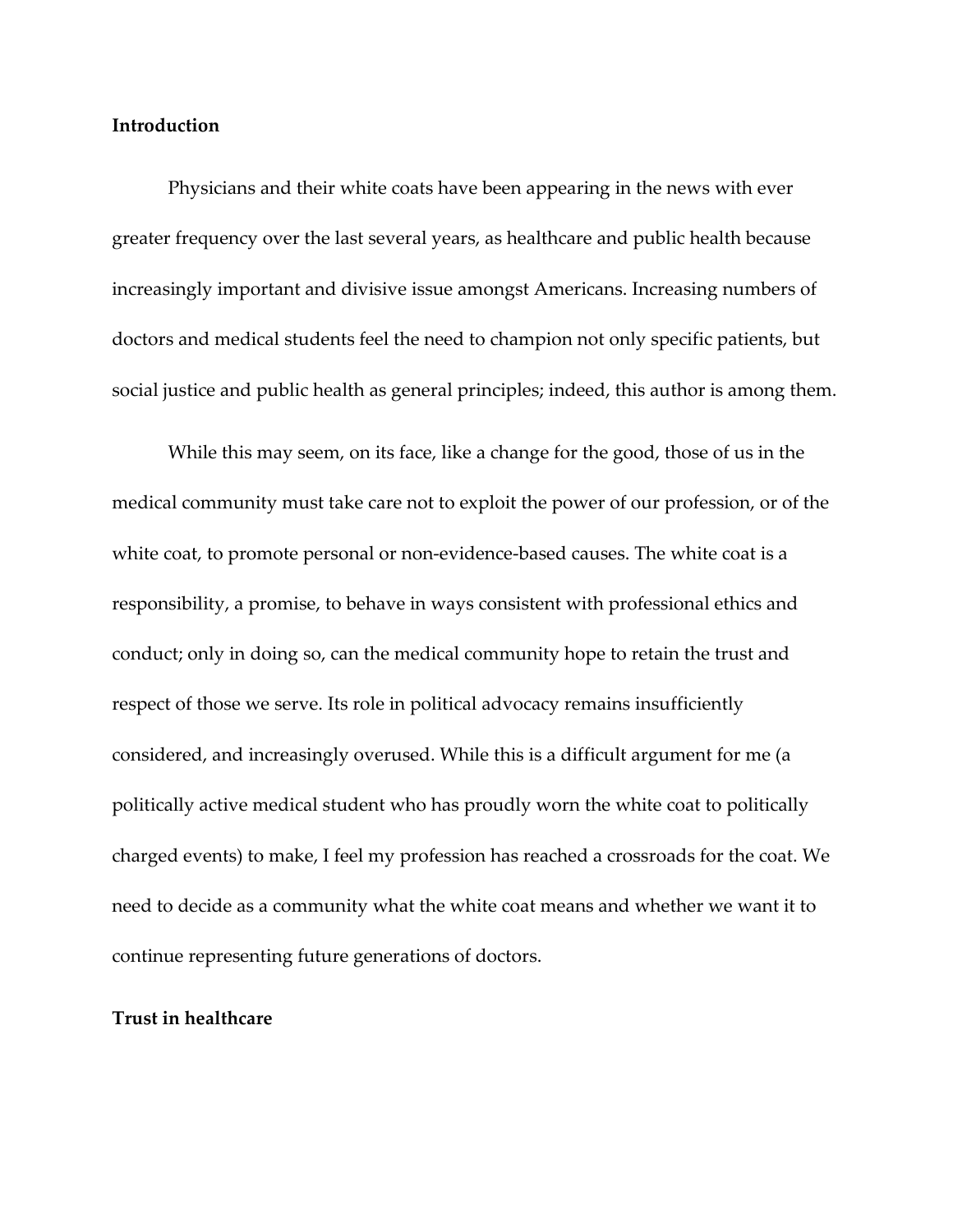Despite current challenges with the U.S. medical system, the last century has brought remarkable strides in patient care. Following World War II, expenditures on health care in America mushroomed, medical systems expanded dramatically, and physicians began increasing in specialization as science revealed exponentially more about human physiology [1]. Between 1935 and 2010 the age-adjusted risk of dying in the U.S. decreased by 60 percent [2], and confidence in the field of medicine increased accordingly. In 1966, 73% of Americans professed "great confidence" in leaders of the medical profession. "Professional dominance" was the rule during this Golden Age of Doctoring, when physicians had high public support, minimal regulation, and limited competition from non-physician caregivers (NCPs).

Unfortunately, the many failings and abuses of the Golden Era betrayed the trust of thousands, resulting in irreparable damage to public perception of the profession. Unethical medical experimentation, invariably conducted by physicians in white coats, led to distrust by many people of color [3]. Too-close associations with "Big Pharma" and the use of professional authority to promote certain products further degraded public opinion [4]. Combined with exploding costs, hypercomplex care systems, and an all-permeating air of impersonality, by 2012 confidence in healthcare leaders had plummeted to a mere 34% [1].

For younger generations, the doctor-patient relationship is shifting rapidly from doctors being an all-knowing authority to a much more consumerist view where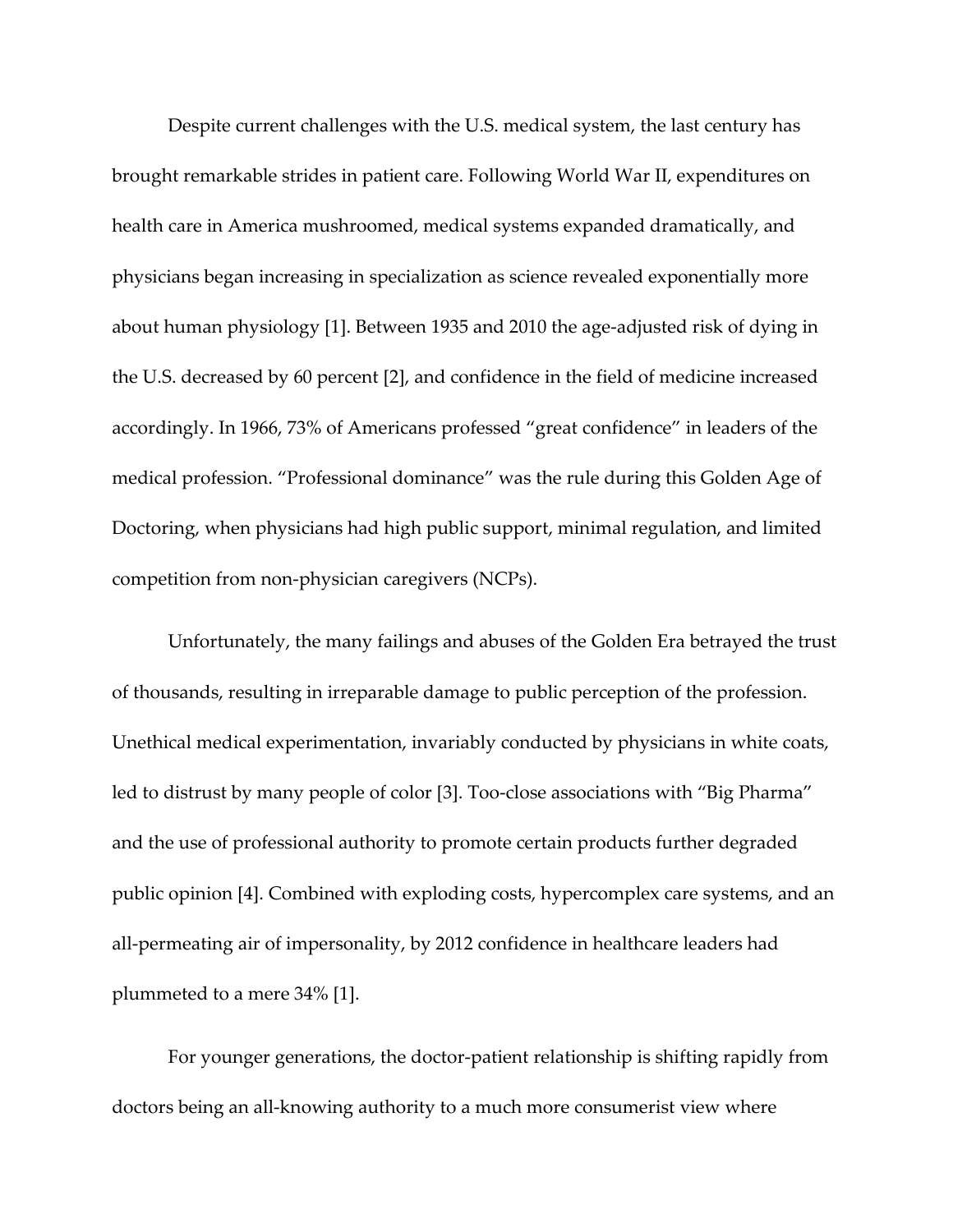patients question doctors' judgements and shop around for care providers [12]. The past few decades has also seen the rise of alternative practitioners including registered nurse practitioners, physician assistants, and other, less legitimate, providers [6]. Although many of these changes will improve quality of care, they may also reveal increasingly negative views of more traditional health care professionals. As the societal role of the physician changes, it is unsurprising that societal associations and beliefs about medical care are also rapidly shifting. Somewhere, a crevasse has opened between physician and patient and swallowed up perhaps the most crucial aspect of their interactions: trust.

Trust is both intrinsically and instrumentally important in the therapeutic relationship. It is essential for building deeply meaningful human bonds between doctor and patient, and increases desirable patient behaviors including willingness to seek care, reveal important personal information, participate in research, and comply with treatment regimens [7]. Low trust is associated with poor individual subjective health, which is rising despite improvement in objective medical knowledge [8]. Those who distrust modern/Western medicine are less likely to seek care from a legitimate provider [9]. Once a patient is in the office, building trust takes time and energy not afforded in the typical rapid-fire outpatient clinic.

Trust, in its purest form, is a belief that the party in power cares about the weaker party; it is not an attempt to calculate good outcomes of treatment [7]. Being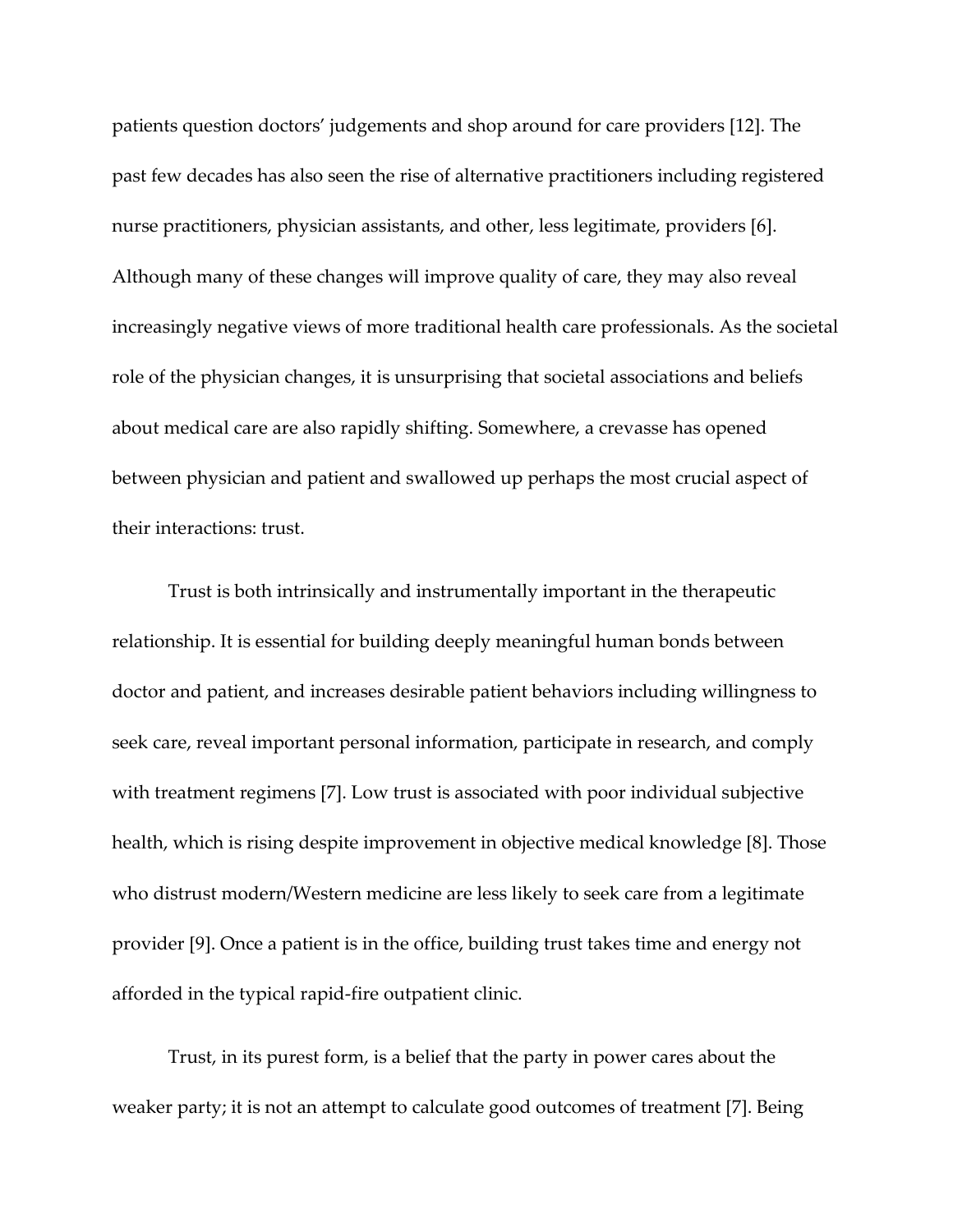sick creates a position of extreme vulnerability, as patients become dependent on physicians and the entire health care system. Every positive health care interaction relies on a bedrock belief that every physician's primary duty is to their patients. Historically, the white coat fostered this confidence, acting as a continual reminder of the doctor's deep commitment to knowledge and service.

Loss of confidence in the medical profession could prove catastrophic if it continues. While there are clearly many factors contributing to the decline in perceived physician credibility, the misuse of healthcare symbols has remained relatively unexamined. Ongoing misuse of the white coat, in particular, for personal or political promotion continues to degrade trust in an already struggling system, even as countless providers work to improve it from within. In the wake of America's healthcare crisis, there is no better time to reconsider the current and future role of the doctor's uniform: the white coat.

### **History of the white coat**

For many years, the white coat has been a symbol of intelligence, compassion, and authority. In American society, it commands great respect and distinguishes the wearer as a person to be uniquely trusted with the intimacies of patients' lives and bodies. Such power influences the way practitioners of medicine, indeed the healthcare system as a whole, are viewed by the public. Both the practice and perception of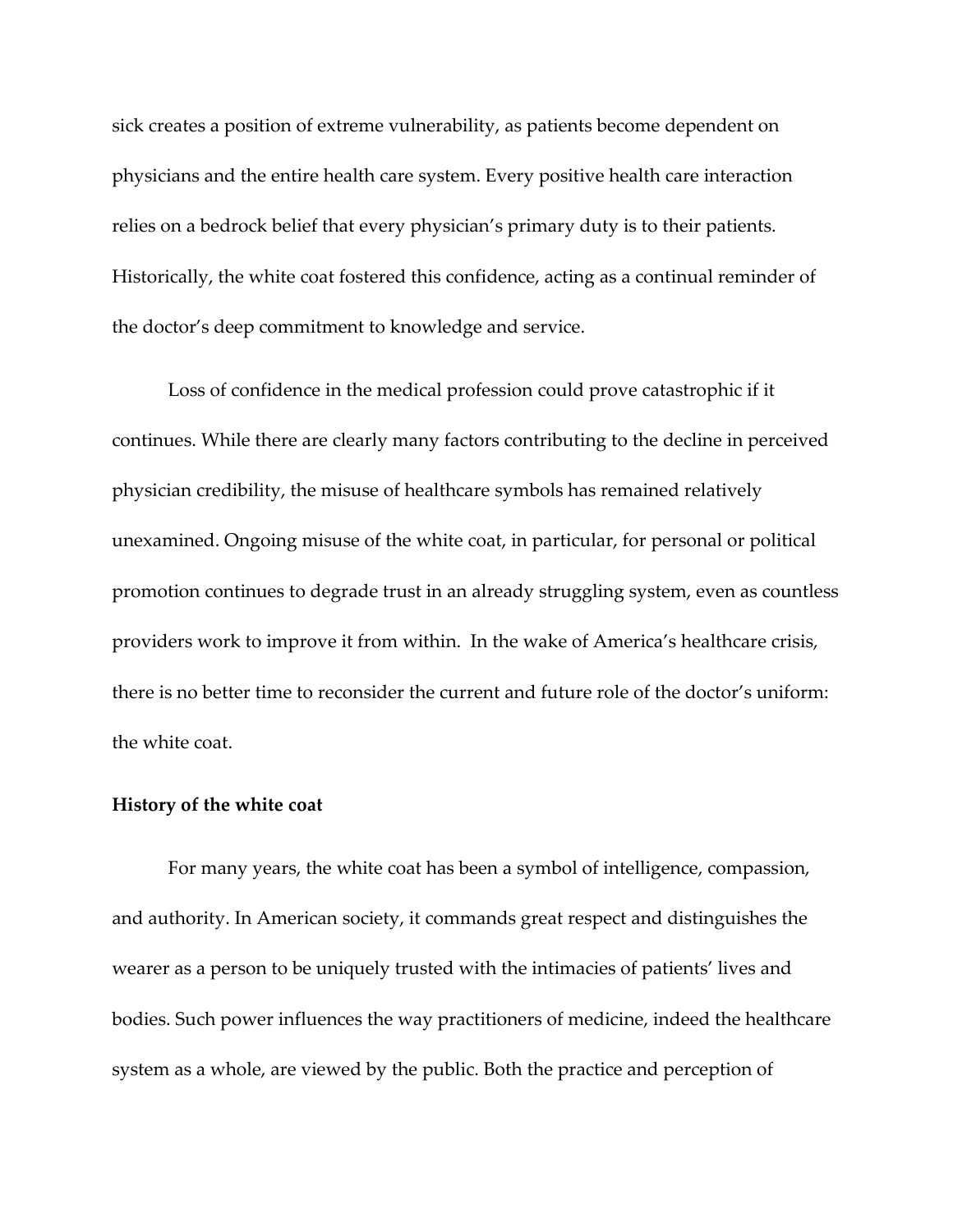medical care have changed enormously in the past 150 years, and the white coat has played an important role in that progression [10]. With healthcare reform and rapidly changing cultural values, symbols like the coat will likely continue to have significant influence in shaping the role of doctors in the coming century.

Medicine itself was not a particularly admirable profession until the early  $20<sup>th</sup>$ century. Untested folk remedies, "snake oils," and excessive bloodletting ruled the day, and people were unlikely to visit a doctor or surgeon until they were gravely, desperately ill. Most doctors dressed formally, in black, as befitted their grim association with the end of life. Nuns in their black habits were the nurses of the poor, circulating in almshouses and hospices. It was not until the discovery of antisepsis and breakthroughs in sterilization techniques in the late 19<sup>th</sup> century that doctors and surgeons began adopting white coats and gowns as standard attire [11].

The purpose of this was twofold: to protect physicians and patients from contamination as well as to symbolize a shift towards more science-based, antiseptic practice. In the operating room, surgeons began to don white lab coats over their suits in an effort to keep out the contaminants of the world. Conveniently, this also offered the medic protection from patients' bodily fluids. In the O.R., short coats rapidly grew into full gowns to provide maximum coverage, but the color white remained as a symbol of purity and cleanliness. The white coat had the added benefit of evoking the authority of research, as it reflected the laboratory coats worn by scientists. The concept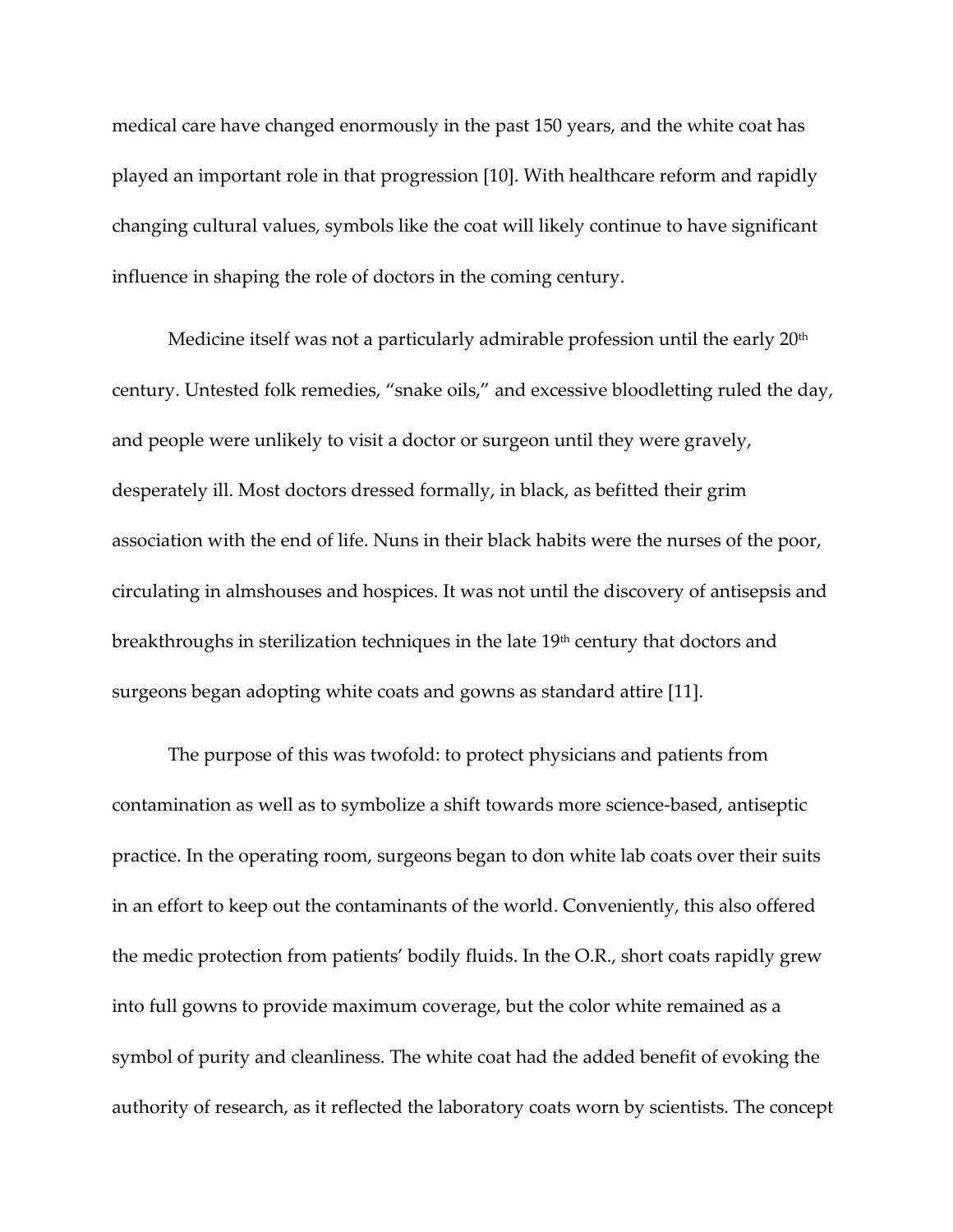spread like wildfire through doctors who were struggling to add credibility to their field by borrowing the prestige of science [10].

Over the years, spurred by depictions in movies and popular media of brilliant, heroic physicians in white, the coat became a symbol of healing and benevolent authority rather than fear, death, and suffering. Nurses, in turn, traded their black habits for white aprons. A paternalistic, physician-centric model of practice ruled the day as patients became increasingly comfortable placing all their trust in care providers [12]. The "White Coat Ceremony," originating in 1993 at Columbia University, is now a widely practiced ritual in which matriculating medical students receive their first (short) coat and recite the Hippocratic Oath. The coat has both followed and promoted the legitimization of medical practice as a science, and is generally considered the preeminent symbol of the physician [11].

Recently, however, many organizations and individuals have turned away from the white coat. In Great Britain, for example, this was a response to public concerns that the long sleeves were contributing to the spread of infection [13]. Though evidence that the coats were spreading, rather than simply harboring, contaminates remains inconclusive, white coats have fallen out of favor in the more cautious institutions [14,15]. Specific specialties, pediatricians and psychiatrists, in particular, commonly choose to not wear the coat because it serves as a status symbol which can make patients anxious [11]. "White coat hypertension," or artificially high blood pressure, is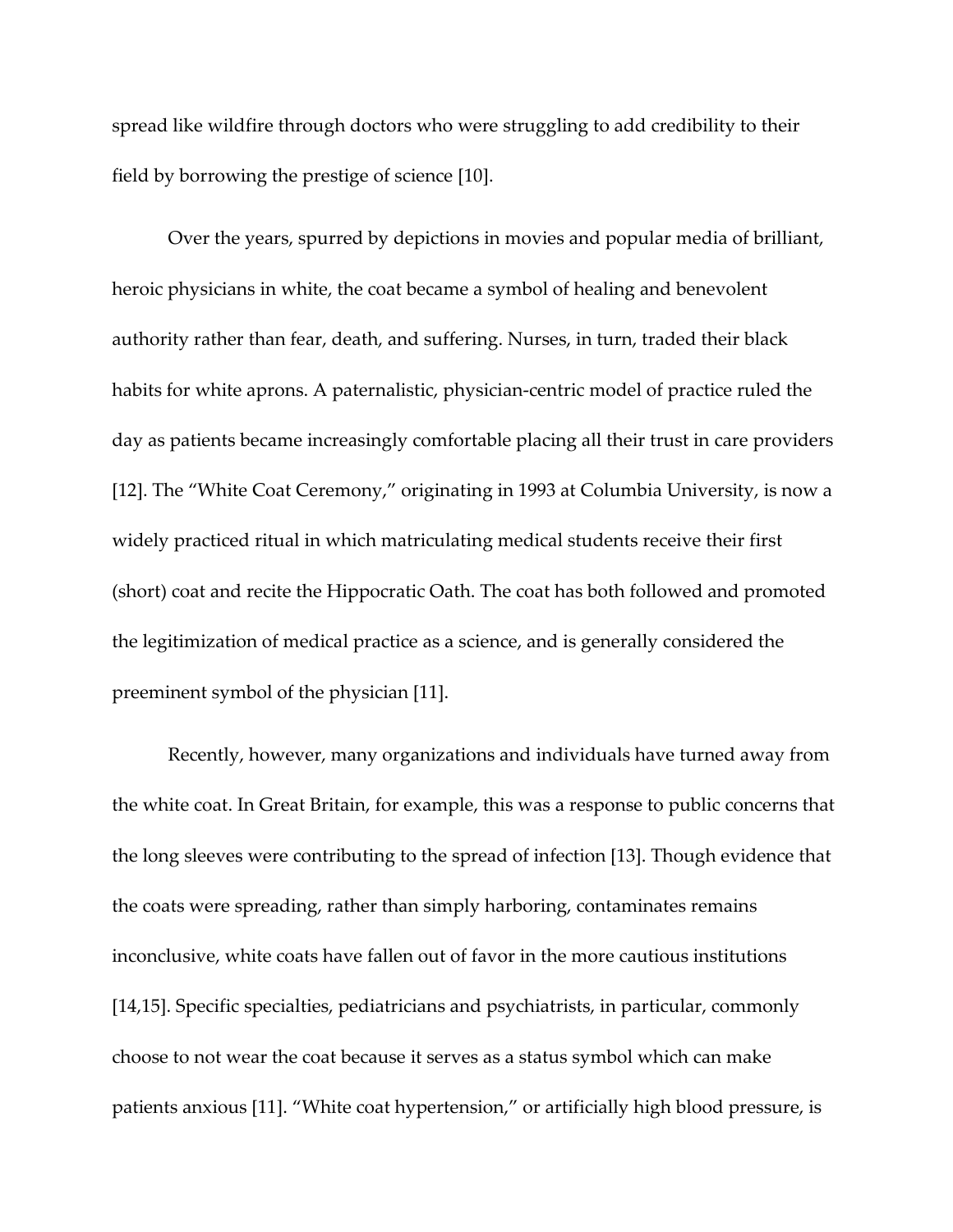the frustrating diagnosis for some who find doctor's appointments stressful. Many, both inside and outside the profession, struggle to separate the coat from its history of sexism and racism [16]. In fact, several medical schools have transitioned to "Stethoscope Ceremonies," hoping to venerate something that connects doctors to patients rather than separates them [17]. Plenty of providers simply find the coat physically uncomfortable and are happier working free from its weight.

Some physicians still find the white coat useful, however. Most traditionally, it can be used to reinforce the hierarchy between providers. Faced with a problematic or uncooperative patient, some doctors use "whitecoating," or wearing the coat when they normally wouldn't, to invoke the historically based deference of "doctor knows best." There are times when patients should question their physicians, given that medical errors are common and knowledge is finite, but it is understandable that doctors fighting to gain patient trust over straightforward issues might want an assist now and again. Today, many NPCs have even taken up their own white coats, presumably intending closer association with the authority and knowledgeability of physicians. While this is a good sign that many still view the coat with respect, it has the unintended effect of creating patient confusion about provider roles. Since there are no restrictions about who can get a white coat and when it can be worn, this can be, indeed has been, taken advantage of by less legitimate practitioners (as discussed below).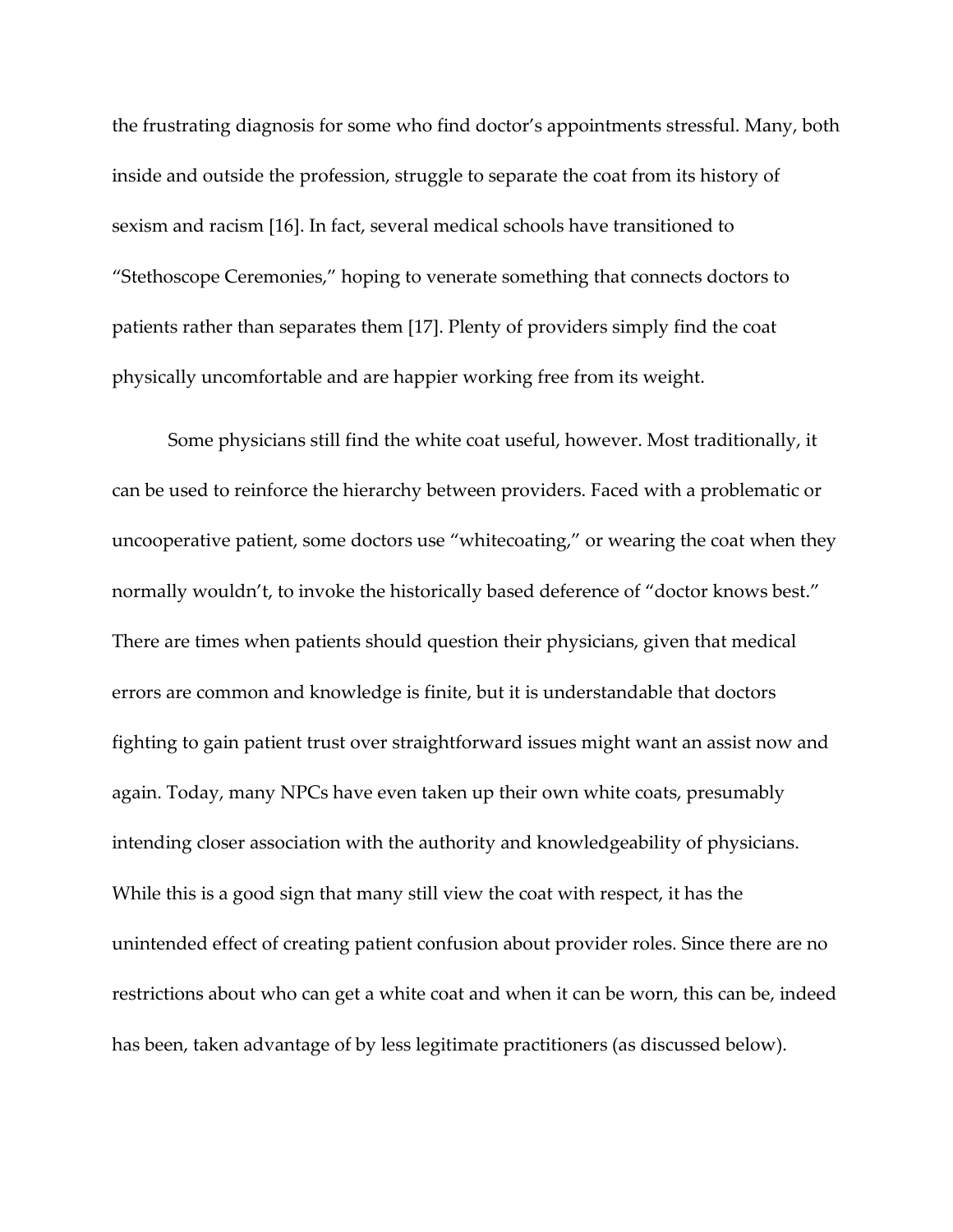Patients, in general, still appreciate when physician's wear the coat. However, this tend to be a preference characteristic of older generations, those who lived through the "golden era" of medicine; younger patients frequently prefer scrubs, business casual, or have no preference. Preference also varies somewhat depending on the geographical location, treating department, and physician personal qualities such as seniority or gender [14,18]. While the coming decade will undoubtedly usher in unprecedented advances in medical technology, it remains to be seen what role the white coat will, or should, play

#### **The Significance of symbols**

The white coat has become a uniform, particularly in Western society, with the power to invoke extreme authority. However, what people do in uniform necessarily reflects on the affiliated organization, in this case the entire medical profession. As a result, many codes of conduct lay down rules for when and how a uniform is to be worn. The U.S. Army, for example, published a 60-page document to detail the responsibilities of when, where, and how a soldier should wear their uniform. Specifically, it states, "Wearing Army uniforms is prohibited in the following situations: (1) In connection with the furtherance of any political or commercial interests... (2) When participating in public speeches, interviews, picket lines, marches, rallies, or public demonstrations, except as authorized... (3) When attending any meeting or event that is a function of, or is sponsored by, an extremist organization. (4) When wearing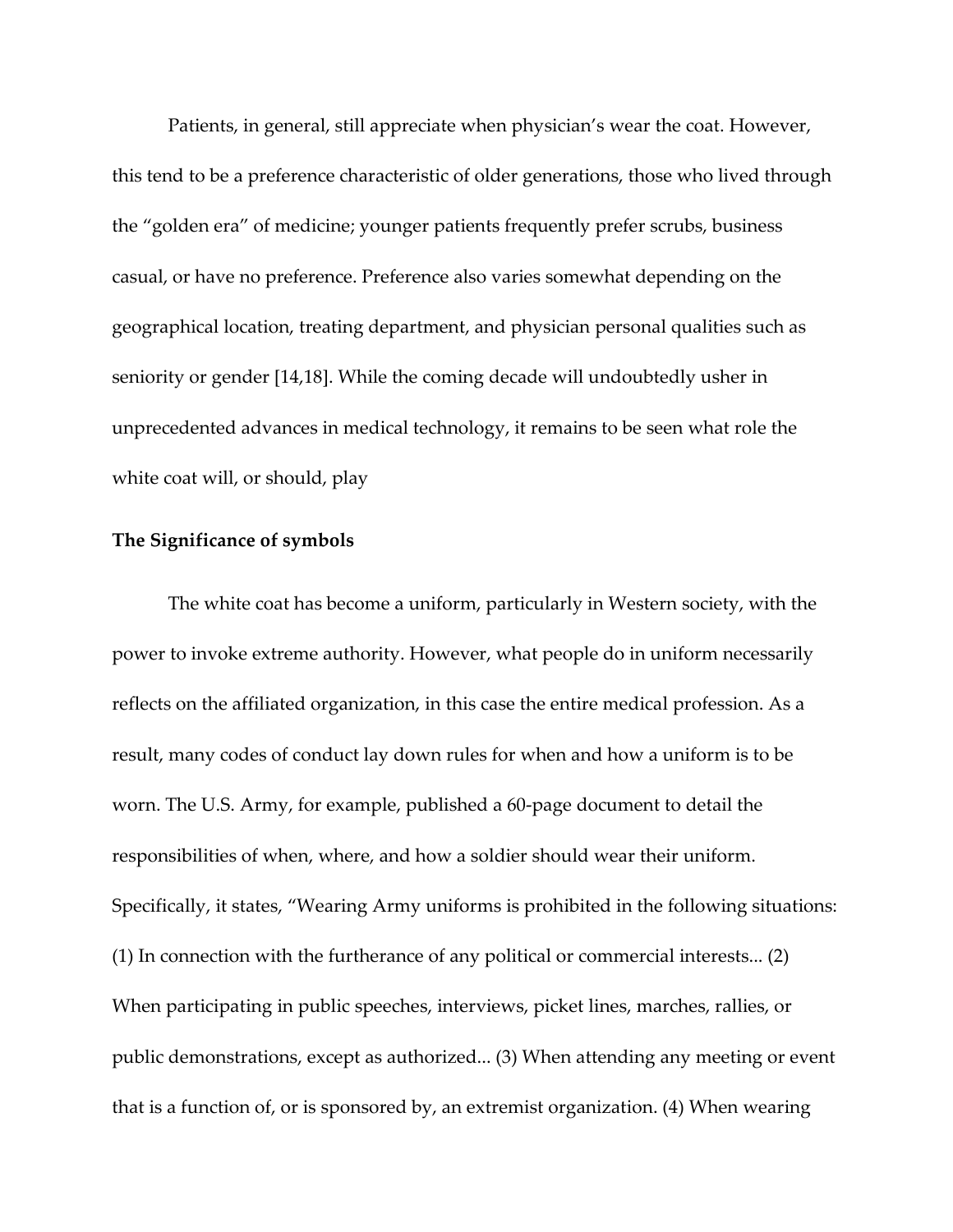the uniform would bring discredit upon the Army" [19]. If we accept that the white coat is the doctor's uniform, it follows that medical professionals should have a similar code.

Such regulations exist not simply for the sake of exclusivity, but because uniforms are powerful symbols, easily abused and corrupted. Some doctors have taken advantage of this for financial gain; Dr. Oz in scrubs, promoting products while surrounded by people wearing white lab coats, is a prime example. From outside the profession, deception lurks in commercial breaks, as paid actors don the coat to sell diet pills and workout regimens. Numerous self-proclaimed health authorities wear it in their ads, regardless of whether they've actually been to medical school [16]. One high schooler was even able to wander freely through a hospital for a full month simply because he wore a white coat [20]. Much as the coat originally borrowed legitimacy from scientists, now predatory companies and individuals actively use its symbolic power to manipulate patients. Such activities re-associated medicine with the bunk science and quackery it has for so many years struggled to escape

Wearing the white coat to imply legitimacy for a non-medical political opinion is as much a betrayal of patient trust as is using it for financial gain. When a doctor takes stance on a non-medical issue, is it a representation primarily of that individual; when a position is taken in and under the authority of the white coat, it is a reflection of the entire profession. Since the white coat has become so representative of physicians in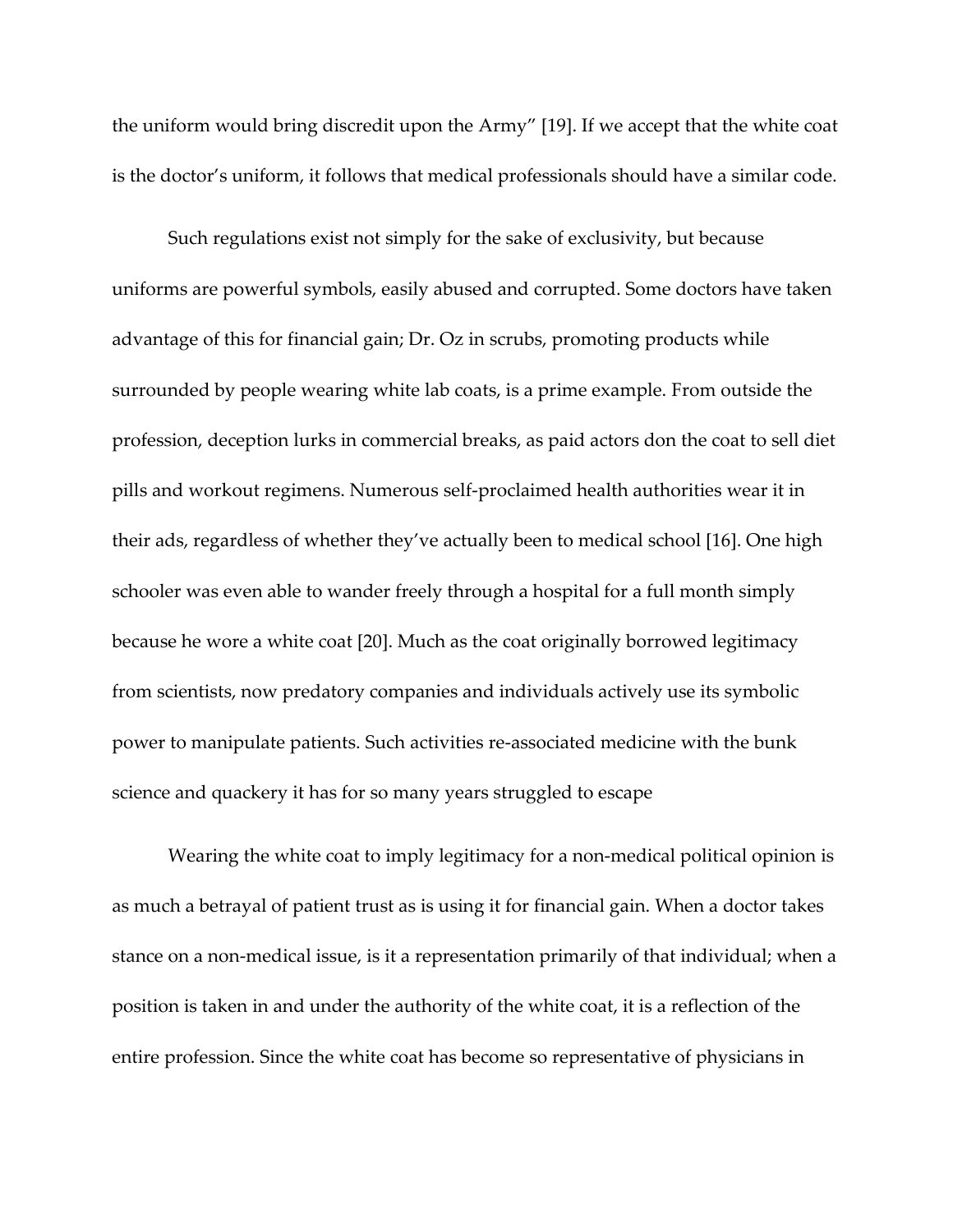general, associating it with politicized causes has a substantial risk of creating a perceived conflict of interest for the entire field.

In America, the most significant distrust is held for the healthcare system as a whole; despite plummeting confidence in leaders of the field, people generally maintain positive, trustful relationships with individual providers. The feeling, then, is that while most doctors care about their patients as people, the system in which they necessarily operate does not [8]. This contradiction places physicians in the precarious position of needing to continually bridge the gap between patient care and bureaucratic reality.

The more patients fear providers have a hidden agenda, the worse their opinion of the system and the less likely they will be to seek care in the future. While advocacy is an important component of the profession, it is not the primary purpose of the craft. To protest as an individual or member of a small organization may be to risk the trust of one's own patients; to protest as a representative of the entire medical population is to risk the trust of millions.

Using the coat for political gain erodes the necessary foundational belief that the health care system exists for the benefit of patients, not providers. As this trust withers, the profession regresses and more people turn to alternative or mystical therapies which are typically not well researched or regulated. This would be a fall back to a prewhite coat history that the medical community does not want to repeat.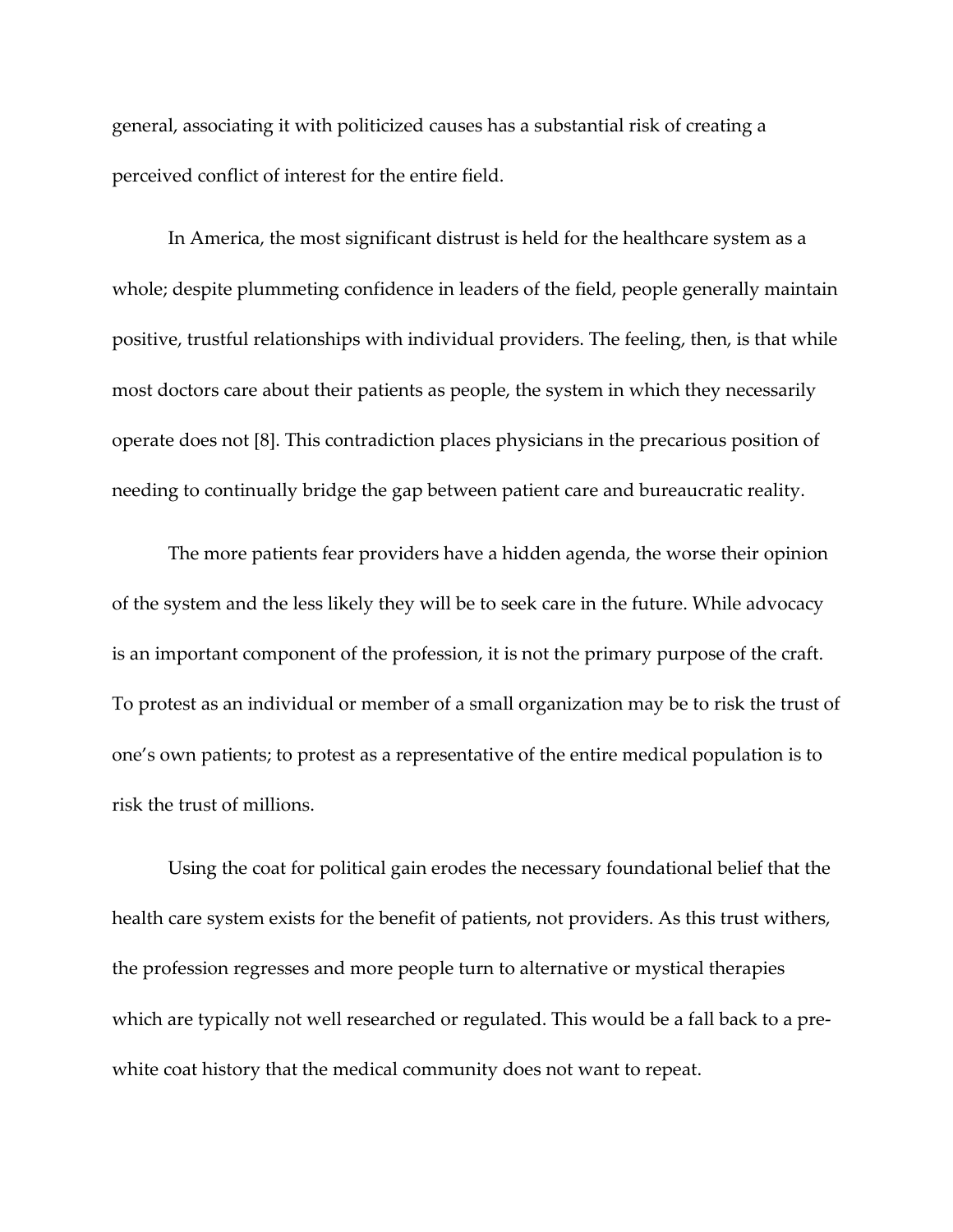### **The White coat gets political**

Medical practitioners are, first and foremost, professionals. Reliance on integrity, scientific knowledge, and deep dedication to the profession have been paramount in propelling doctors to a place of prestige; those same qualities remain crucial to maintaining that lofty position in the modern medical climate. To this end, most medical organizations enforce a code of professional ethics. The World Medical Association (WMA) writes in its Statement on Physicians and Public Health, "Working with the responsible public authorities to create healthy public policy and supportive environments in which healthy behavioural choices are the easy choices" and, "In areas or jurisdictions in which basic public health services are not being provided adequately, medical associations must work with other health agencies and groups to establish priorities for advocacy and action" [21]. Numerous professional medical organizations have similar policies.

Given that nearly everyone will be a patient at some point, this can be an imposing responsibility, even more so because physicians are expected to simultaneously prioritize and advocate for their current patients. Inevitably, many patients will have different cultural perspectives or moral conclusions than their physicians. This is especially true for issues which have been politicized or recently inflamed by media attention. The more politicized a symbol becomes, the more people it will alienate. These people are then vulnerable to modern-era snake oil salesmen and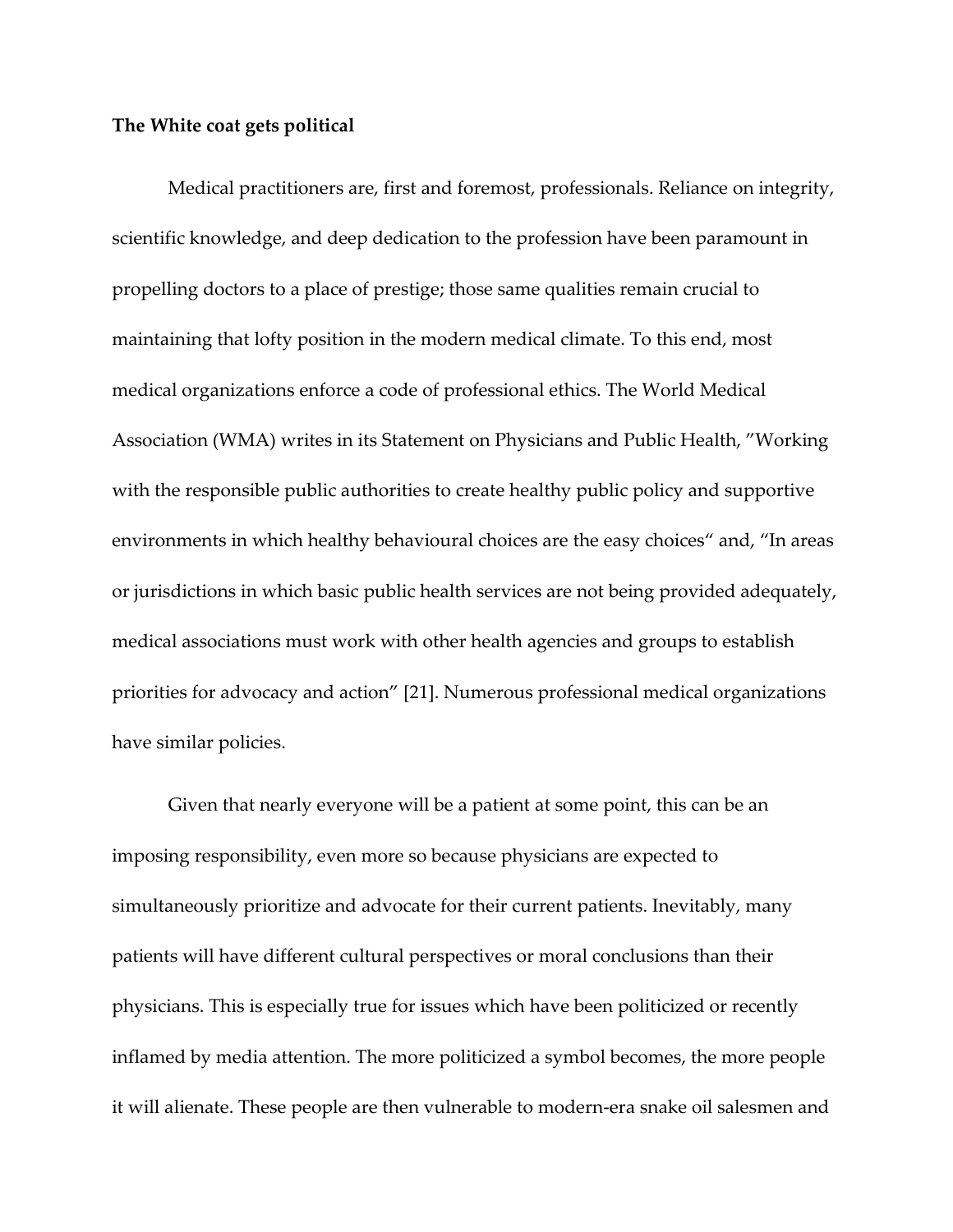anti-intellectual pseudoscience, as they avoid recommendations from legitimate healthcare authorities. What to do when a community is against a movement or policy their doctor believes to be in the best interest of the country? Of the patients themselves?

Many physicians embrace their roles as community leaders, enthusiastically organizing, lobbying, and advocating for public health issues such as vaccinations. While it is unsurprising that there is also substantial investment in social issues that ultimately impact health outcomes, which issues to take up and precisely how to show support remains a controversial and divisive subject. The White Coats for Black Lives movement, for example, was started in 2014 after hundreds of medical students performed a "die-in" in their coats to protest several high-profile police killings of young black men [22]. Concern for people of all backgrounds is a clear value in medicine, yet pointing out inequalities still suffered by people of color is an increasingly contentious political act which subsequently risks isolating other populations.

Unfortunately, there remain numerous public health and science issues that have become politically contentious; taking public stands on too many issues may gradually erode the trust of patients who disagree on any particular subject, especially if it is not obviously relevant to medical science. They may think physicians have a personal agenda to push or be unable to relate because of political differences. They may fear doctors abusing their power for personal benefit or misrepresenting the best interests of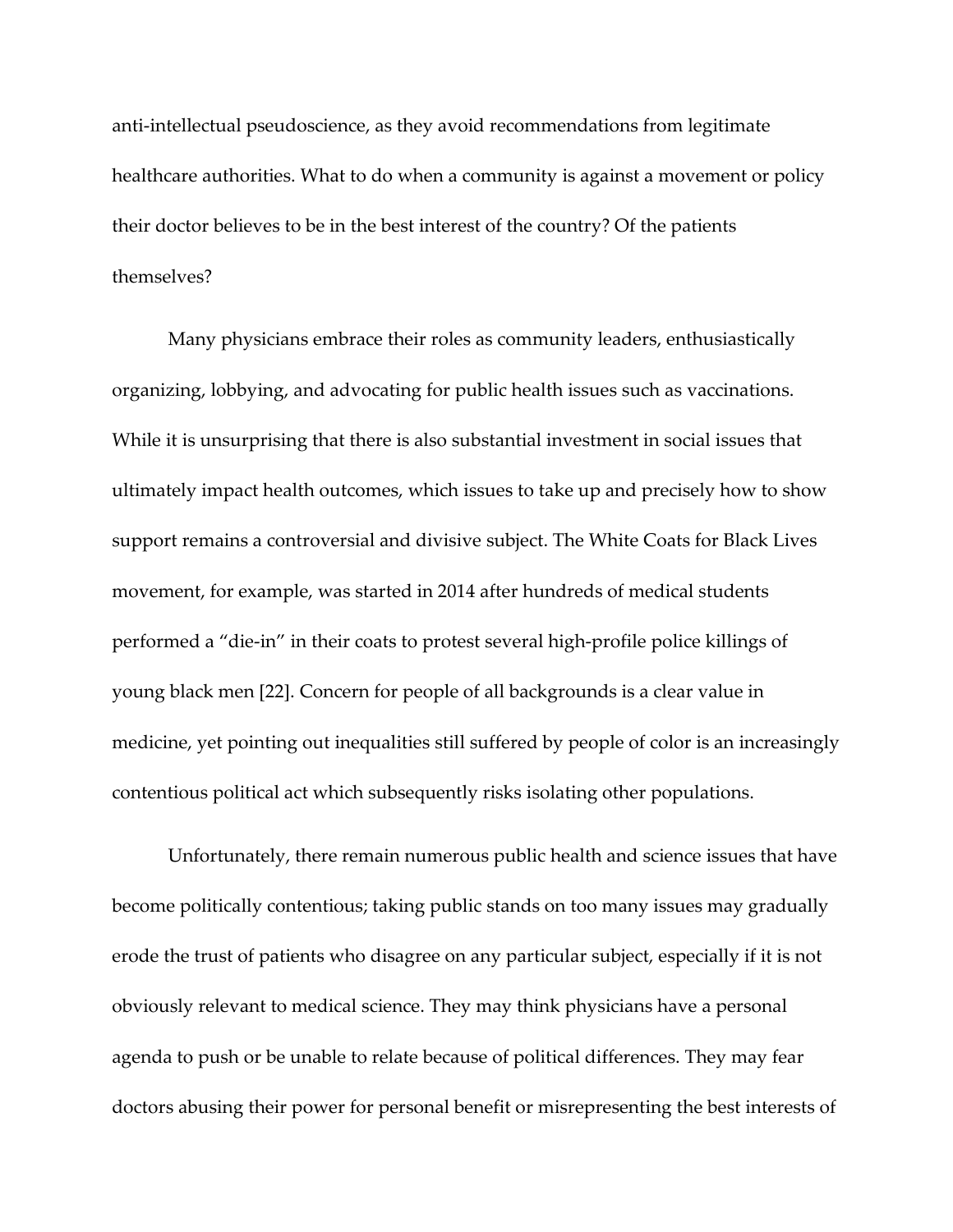society. When a group of doctors came to support a speech about Obama's Affordable Care Act, White House aides actually passed out spare white coats to those who forgot their own. Conservatives were neither convinced nor impressed with what they perceived as little more than a manipulative stunt [23]. Individuals wearing white coats in any political matter necessarily risk putting up barriers between themselves and patients who disagree.

For example, a Vanderbilt resident was reprimanded for posting a photo of himself, in hospital garb, taking a knee in support of Colin Kaepernick's protest against racial discrimination and police brutality after a pediatric patient's mother saw it and demanded he be removed from their care team [24]. Regardless of one's opinion of this movement, the resident's behavior, or the mother's decision making, this form of political activism clearly impacted patient care. Fortunately, in this case there were plenty of other doctors to replace him, but in areas with limited access this could have been a major setback. If the mom had chosen to have her child transferred to another hospital, they may have received inferior care or experienced unnecessary delays. That entire family may now have diminished views of the medical profession.

Of the many doctors who run for office, most do not wear their coats for advertising even if they leverage their education as evidence of political competence. A contrast to this was a recent ad released by Dr. Jason Westin. In it, he and his white coat work a cancer patient through a tough diagnosis and treatment, making an analogy to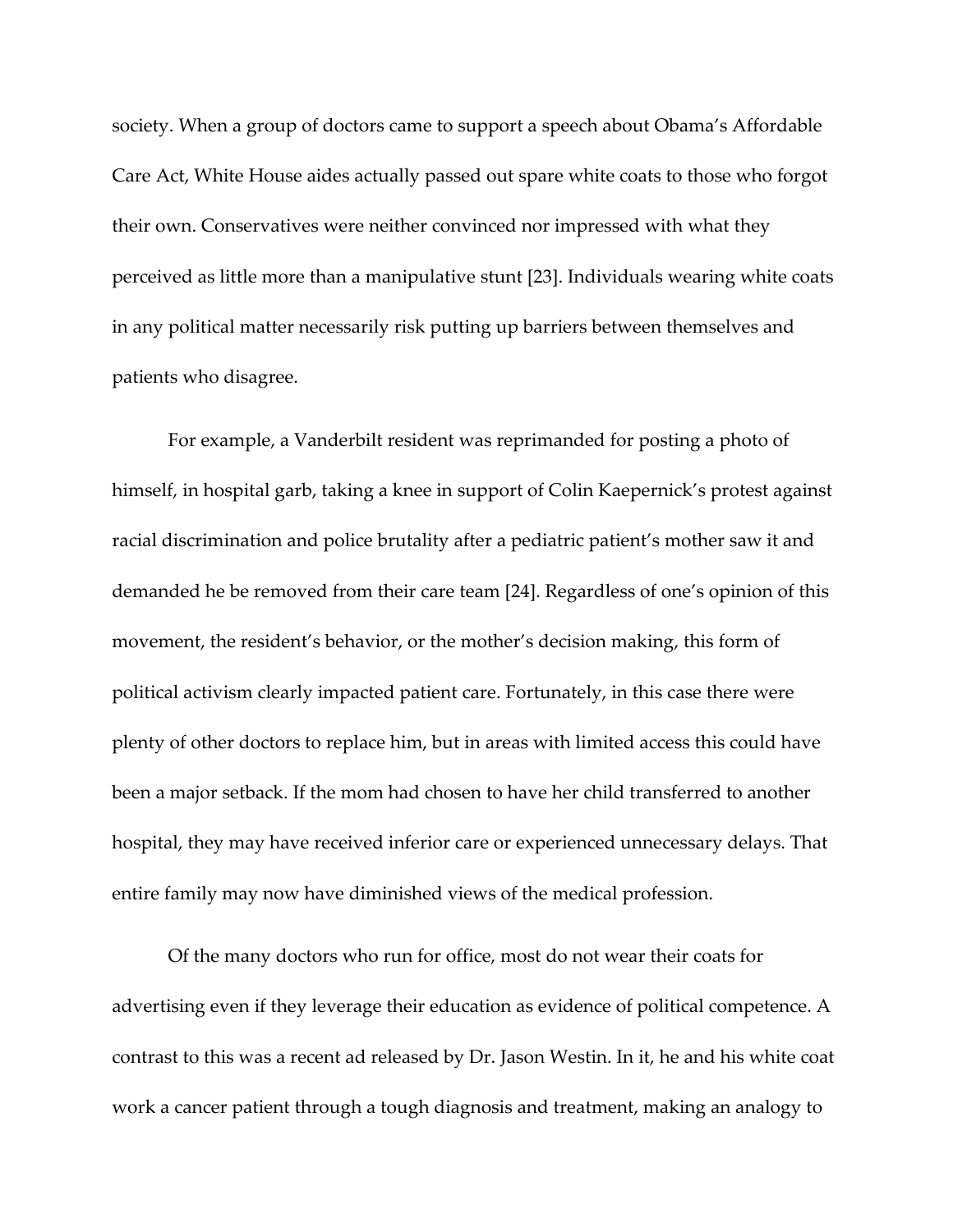the "cancer" in Washington [25]. The rhetoric is undeniably compelling, but consider how a cancer patient might feel who does support the current administration. Again, regardless of one's personal opinions about these politicians, their party, and their beliefs, ads like this will undoubtedly be in the back of people's minds next time they go to the doctor.

Large medical organizations, like the AMA, are necessarily political entities. They hire lobbyists, publish statements on various political issues, and occasionally endorse candidates for office. When a professional group takes a stand on a political issue, that opinion is generally taken very seriously. In affairs of public health, this can have major effects for the greater good, particularly when statements are nuanced and evidence-based. However, there are also a number of supposedly non-partisan groups which nonetheless have a clear political agenda. The Association of American Physicians and Surgeons, for example, is well known for its profoundly conservative and often unscientific positions. Their website contains numerous articles questioning Hillary Clinton's health during the 2016 election, directly below a banner with a series of doctors adorned with white coats and stethoscopes [26]. Additionally, they produce a journal of dubious scientific quality which often serves as a platform for dissemination of misinformation about abortion, vaccination, and HIV/AIDS [27].

Of course, the behavior of an individual is necessarily perceived differently than that of an organization. But organizations are made up of members, and the more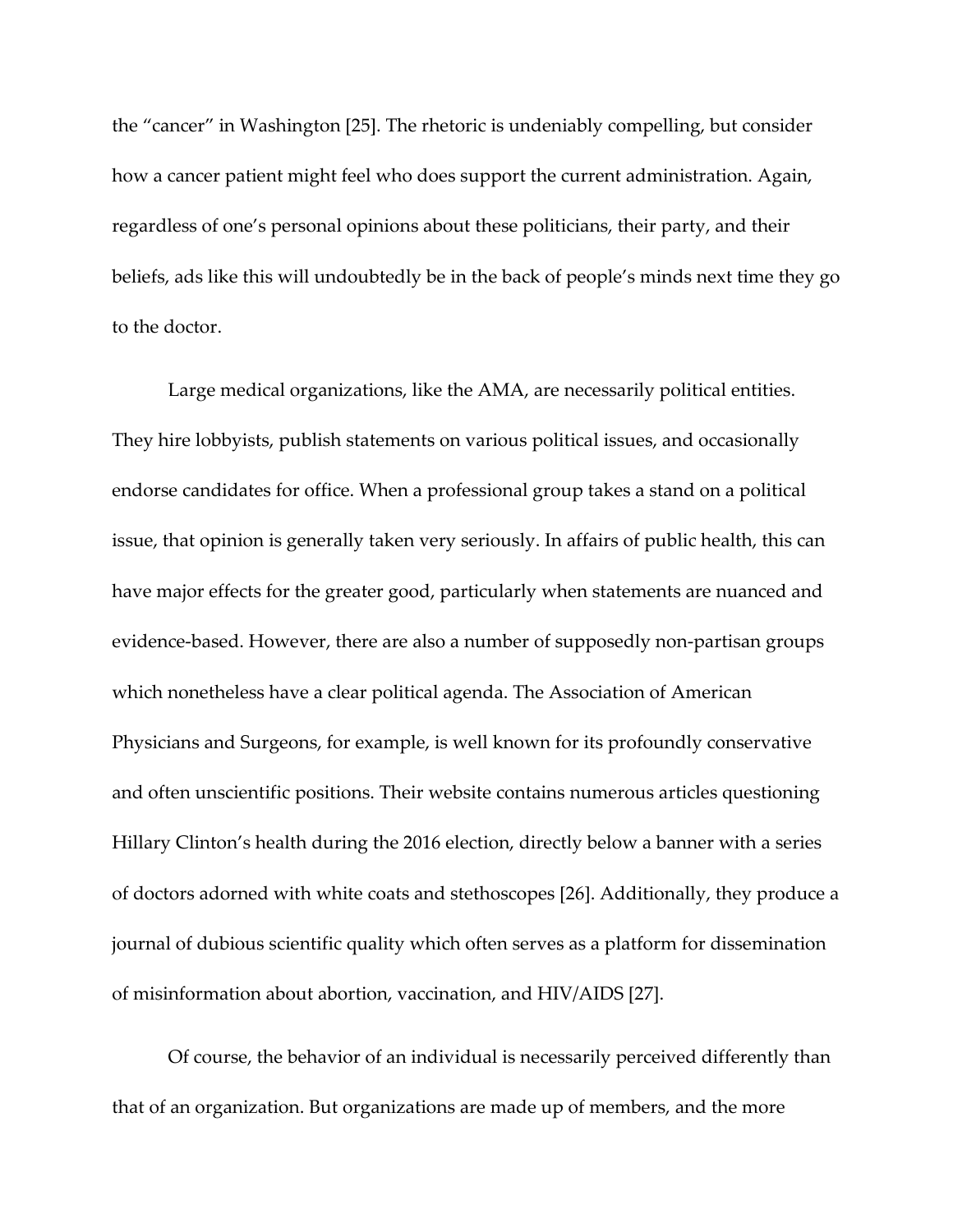doctors who joining contributing to heavily political, pseudo-medical groups, the more trouble patients will have trusting the profession in general. This increasingly polarized environment risks not only driving people away from medicine, but may also directly exacerbate America's current difficulty participating in nuanced discussion and compromise.

The responsibilities of medical students, residents, and physicians wearing white coats as representatives of a legitimate medical association, such as when the Iowa Medical Society hosts their annual "Physician Day on the Hill," are less clear. There are a wide variety of organizations for medical doctors and students which span the political spectrum and take stances on one or more controversial issues. The concern in this case is less that such groups exist, assuming they are not spreading misinformation, rather that when they wear white coats to promote very specific agendas they appear to represent the entire profession. Groups that manage to remain non- or bi-partisan will be significantly more likely to use the coat appropriately.

Issues related to physical or mental health which are supported by clear data and agreed upon by a majority of the medical community are generally safe to support as a professional. This includes non-controversial or minimally controversial topics such as promoting hand washing and access to clean water. It can also be applied to subjects like vaccinations, which have such clear scientific backing that it would be irresponsible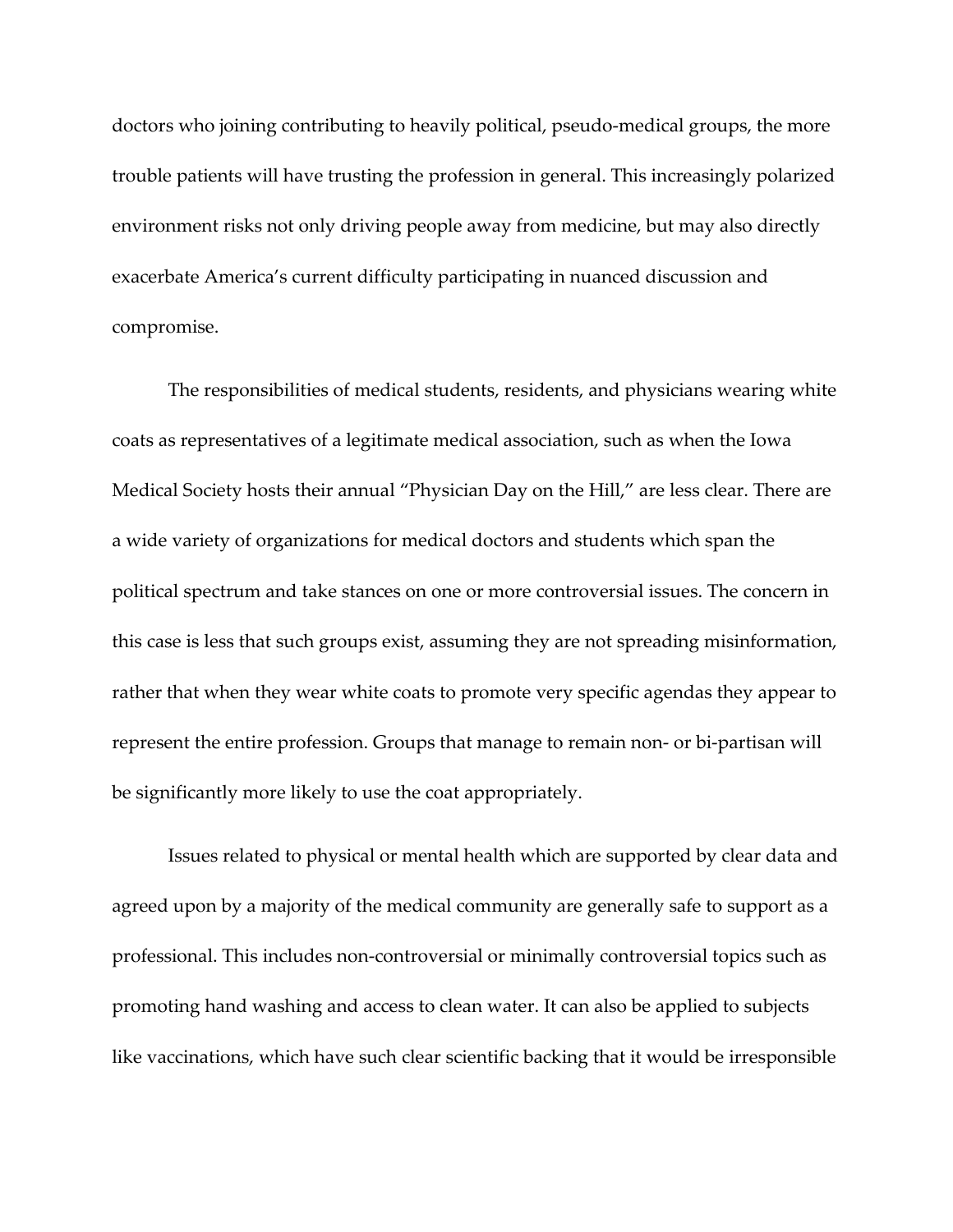for physicians to remain silent. In cases like this, the *how* of activism becomes even more important than the *what,* in hopes of minimizing alienation of potential patients.

Public comments by any professional should be clearly based only on facts while shying away from rhetoric and judgmental language. Wearing white coats to public events is certainly impactful, but can be profoundly problematic if the sponsoring group is politically polarizing. Those considering expressing any personal opinion (i.e. any stance not widely endorsed by the medical community) should utilize the white coat with extreme hesitancy, even if that person believes their stance to be evidencebased. Physicians turned politician should not wear the coat or brandish their degree for campaigning or similar self-promotion.

Even in issues directly related to public health, the white coat and other professional symbols must be worn with caution in politically charged situations. The most apparently benign subject can become divisive in the tumultuous, heavily polarized climate of modern America. Hot button issues like abortion should be considered very carefully before taking a public stand as a medical professional, even more so if one plans on using the symbols of the profession. In this example, it would be appropriate for a doctor or medical organization to distribute pamphlets asserting the evidence-based position that voluntary abortion is known to have very low physical and psychological risks. It would be less appropriate, by these standards, for a whitecoated doctor to attend a protest with a sign reading something like: A fetus is not a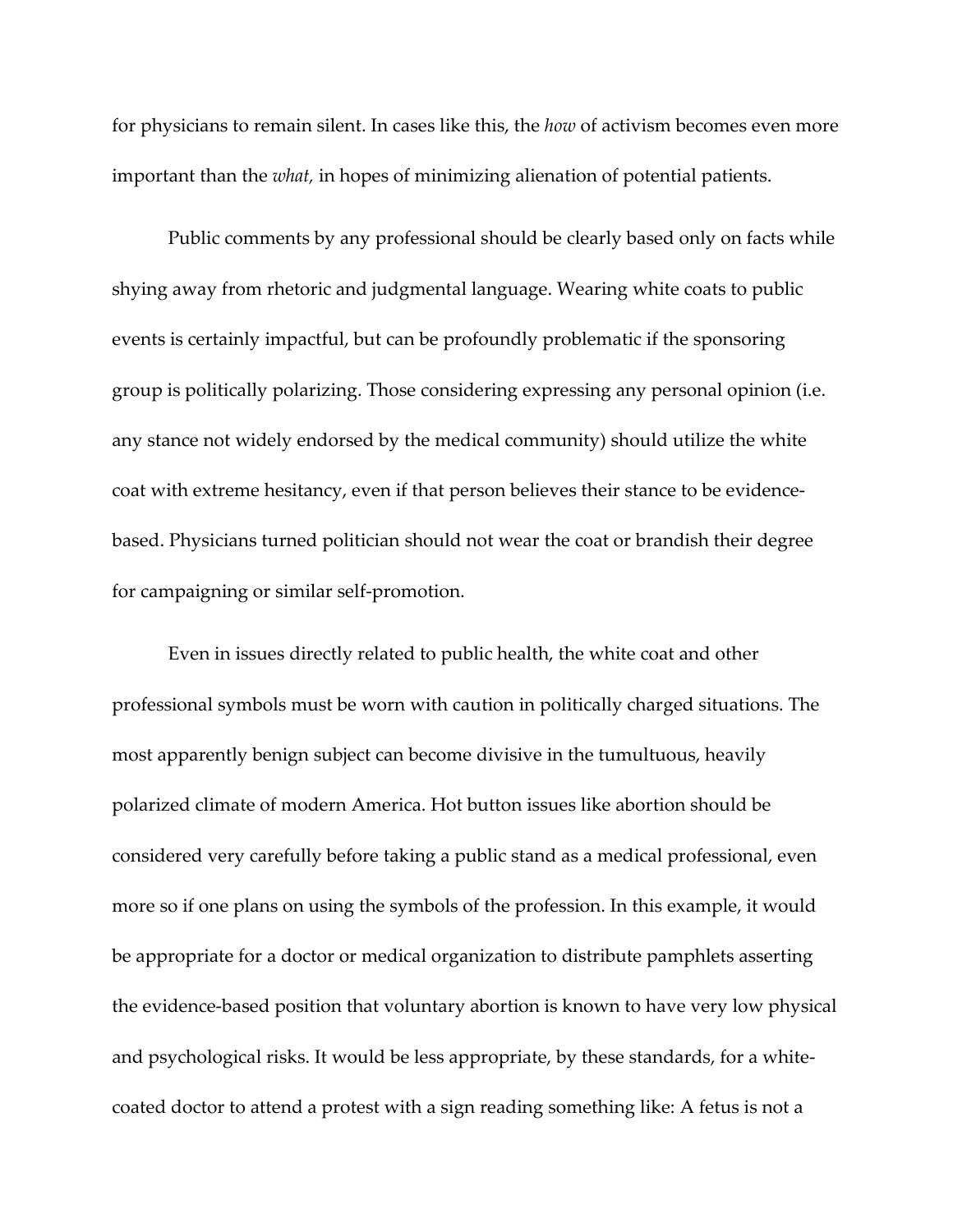baby. The former is simply the dissemination of scientific knowledge about a controversial issue, whereas the latter is equating a personal opinion to a professional stance.

Poverty and racism, regulations on abortions, concerns about pollution, war, and the criminal justice system, all of these are among the most important topics in modern public health, and this paper is not meant to dissuade doctors from being politically active. Indeed, I personally believe in a moral imperative for doctors to educate themselves and their communities about such issues. But certain types of activism have a tendency to promote backlash and may cause more harm than good in the long term. It is important in such cases to "choose your battles," choosing methods which maximize impact while minimizing political fallout and risk to reputation of the profession. Individuals with so much power must always remember that their diploma is not a map of moral superiority and the coat is not their personal prop.

# **The Future of the white coat**

Since its introduction at the end of the  $19<sup>th</sup>$  century, the white coat has thrived as a symbol of power, trustworthiness, and compassion. The status of "medical doctor" conveys deep learnedness and insight which lay people often assume transfers into unrelated realms of expertise. Receiving a white coat is a rite of passage into that status, a moment of great pride for most medical students. It is a physical representation of all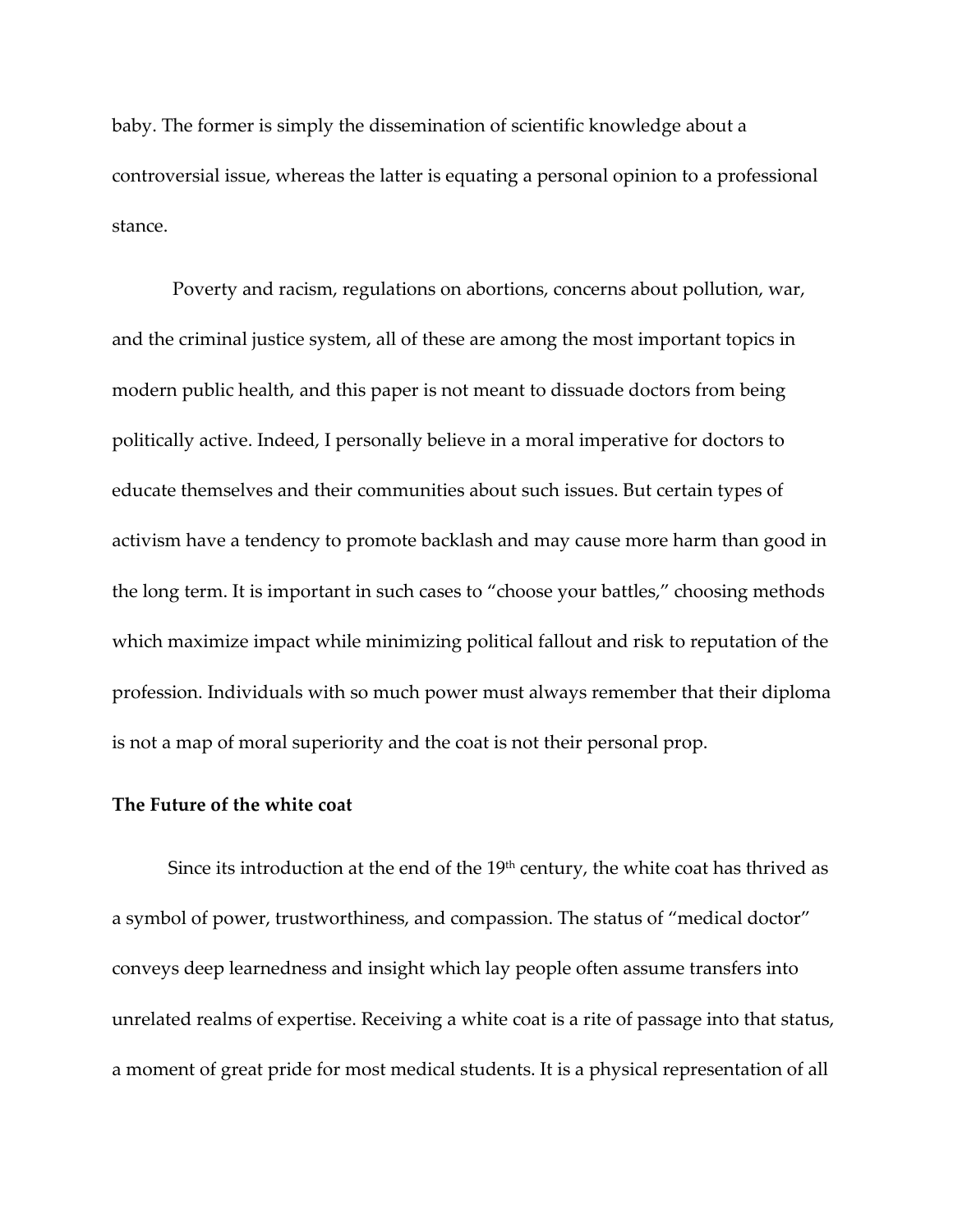the work we have done, its weight a reminder of all we have left to do. Wearing it should signal to patients that we are knowledgeable and compassionate, that we truly embody all the things we have promised to be. It is a visual contract used to enrich the doctor-patient relationship, but it can only work if patient and physician both hold it in high esteem.

Many Americans, however, view it with understandable fear and trepidation, as it has proven to be eminently abusable by true doctors as well as frauds. With each offense, the already wavering faith in the medical community slips just a bit more. And all the time, the line between morally justifiable advocacy and manipulative abuse remains constantly in motion. Perhaps the most important consideration when considering whether to wear the coat to an event is, "How would I feel if my political opponents were using their white coats in this way?" If our profession hopes to preserve the integrity of the white coat, this is the first step.

Most professionals seem willing to abandon the white coat if it becomes a problem for their patients, but many of those patients still appreciate that confidence it inspires during their darkest times. Certainly, there remain plenty of providers who would prefer to rebuild the favorable associations rather than discard a rich, if troubled, history. If the medical community can restore associations with compassion, patient advocacy, and wisdom, perhaps the white coat has a place as a ceremonial uniform going forward. If we find it to be too closely intertwined with the sins of those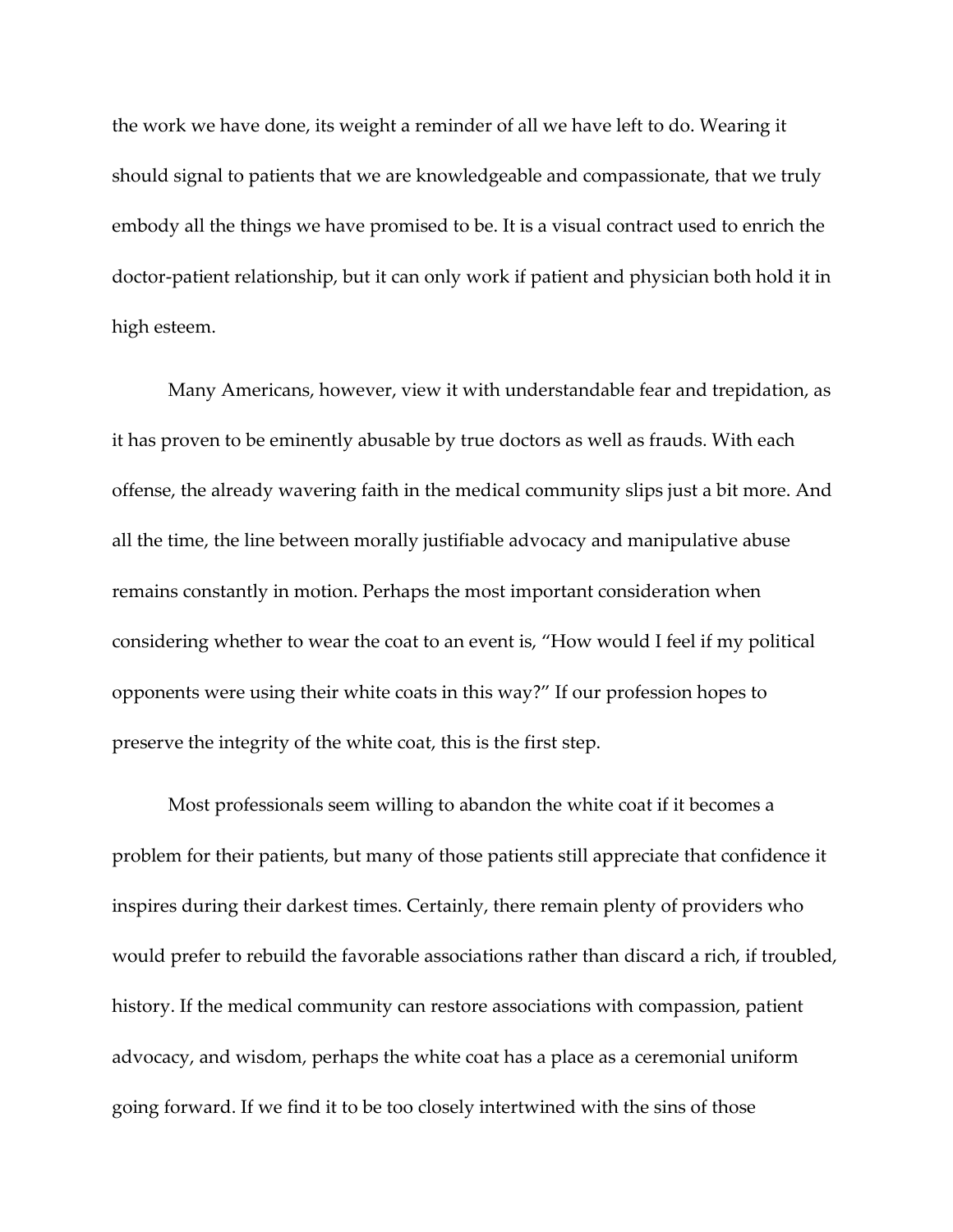practitioners who came before us; if it's message is becoming too muddled, too divisive; if those who aim to manipulate and exploit are allowed to further exploit it; if it is irrevocably tainted, then it may be time to let go.

# **Works Cited**

- [1] Blendon, R.J., Benson, J. M., & Hero, J. O. (2014). Public trust in physicians U.S. medicine in international perspective. *The New England Journal of Medicine, 371(17),* 1570-1572.
- [2] Hoyert, D. L. (2012). 75 Years of mortality in the United States, 1935-2010. NHS Data Brief. Washington, D.C.
- [3] Boulware, L. E., Cooper, L. A., Ratner, L. E., LaVeist, T. A., Powe, N. R. (2003). Race and trust in the health care system. *Public Health Reports,118,* 358-365
- [4] Mainous, A. G., Hueston, W. J., & Rich, E. C. (1995). Patient perceptions of physician acceptance of gifts from the pharmaceutical industry. *Archives of Family Medicine,4(4), 335-339.*
- [6] McKinlay, J. B., & Marceau, L. D. (2002). The End of the golden age of doctoring. *International Journal of Health Services, 32(2):* 379-416.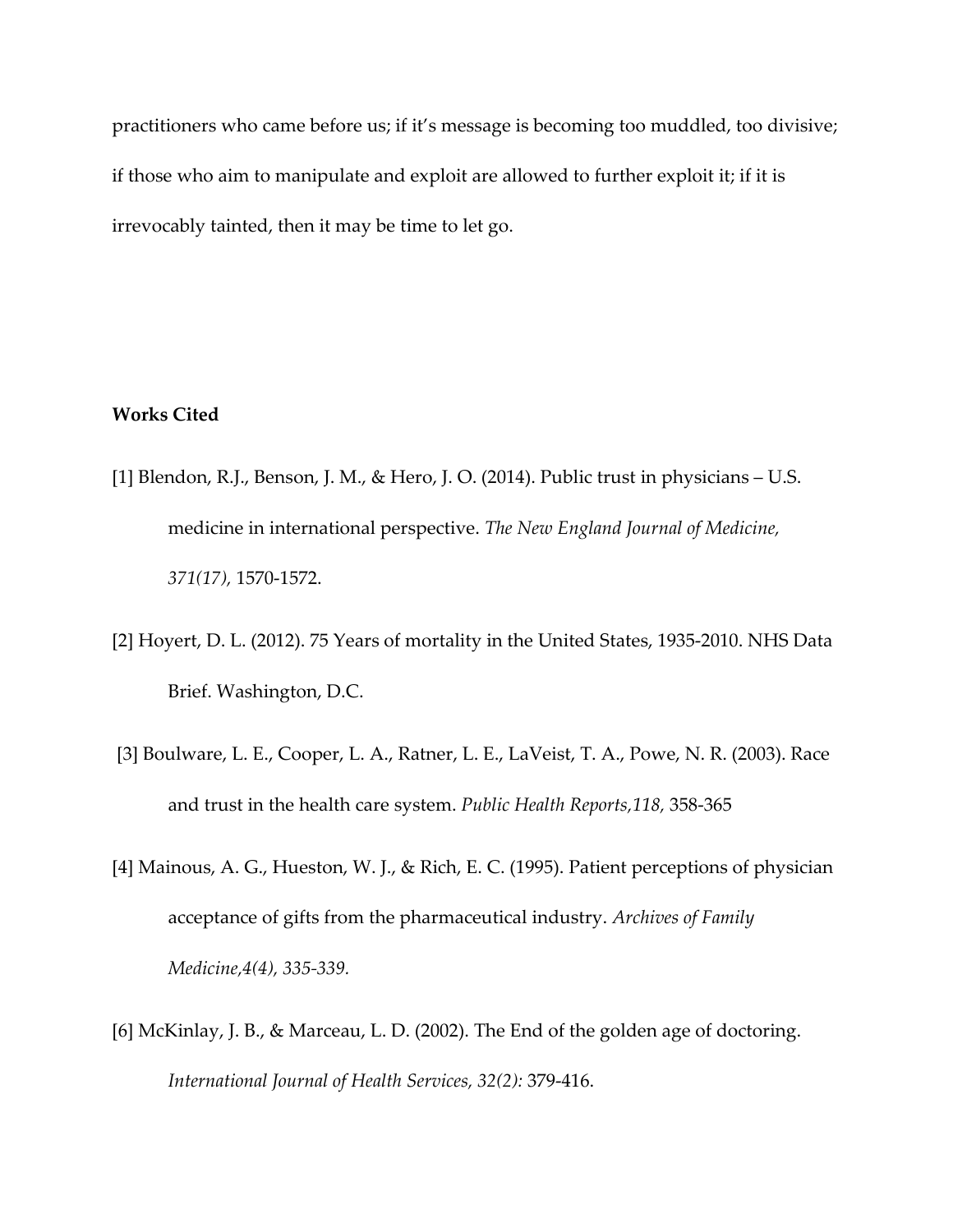- [7] Hall, M. A., Dugan,E., Zheng, B., & Mishra, A. K. (2001). Trust in physicians and medical institutions: What it is, can it be measured, and does it matter? *Milbank Quarterly, 79(4),* 613-639.
- [8] Zheng, H. (2015). Losing confidence in medicine in an era of medical expansion? *Social Science Research, 52:* 701-715.
- [9] Carey, B. (2006, Feb 3). When trust in doctors erodes, other treatments fill the void. New York Times. Retrieved from http://www.nytimes.com/2006/02/03/health/when-trust-in-doctors-erodes-othertreatments-fill-the-void.html
- [10] Blumhagen, D. W. (1979). The Doctor's white coat: The Image of the physician in modern America. *Annals of Internal Medicine, 91,* 111-116.
- [11] Hochberg, M. S. (2007). The Doctor's white coat An Historical perspective. *American Medical Association Journal of Ethics, 9(4),* 310-314.
- [12] Mira, J. J., Guilabert, M., Pérez-Jover, V., & Lorenzo, S. (2012). Barriers for an effective communication around clinical decision making: An Analysis of the gaps between doctors' and patients' point of view. *Health Expectations, 17,* 826- 839.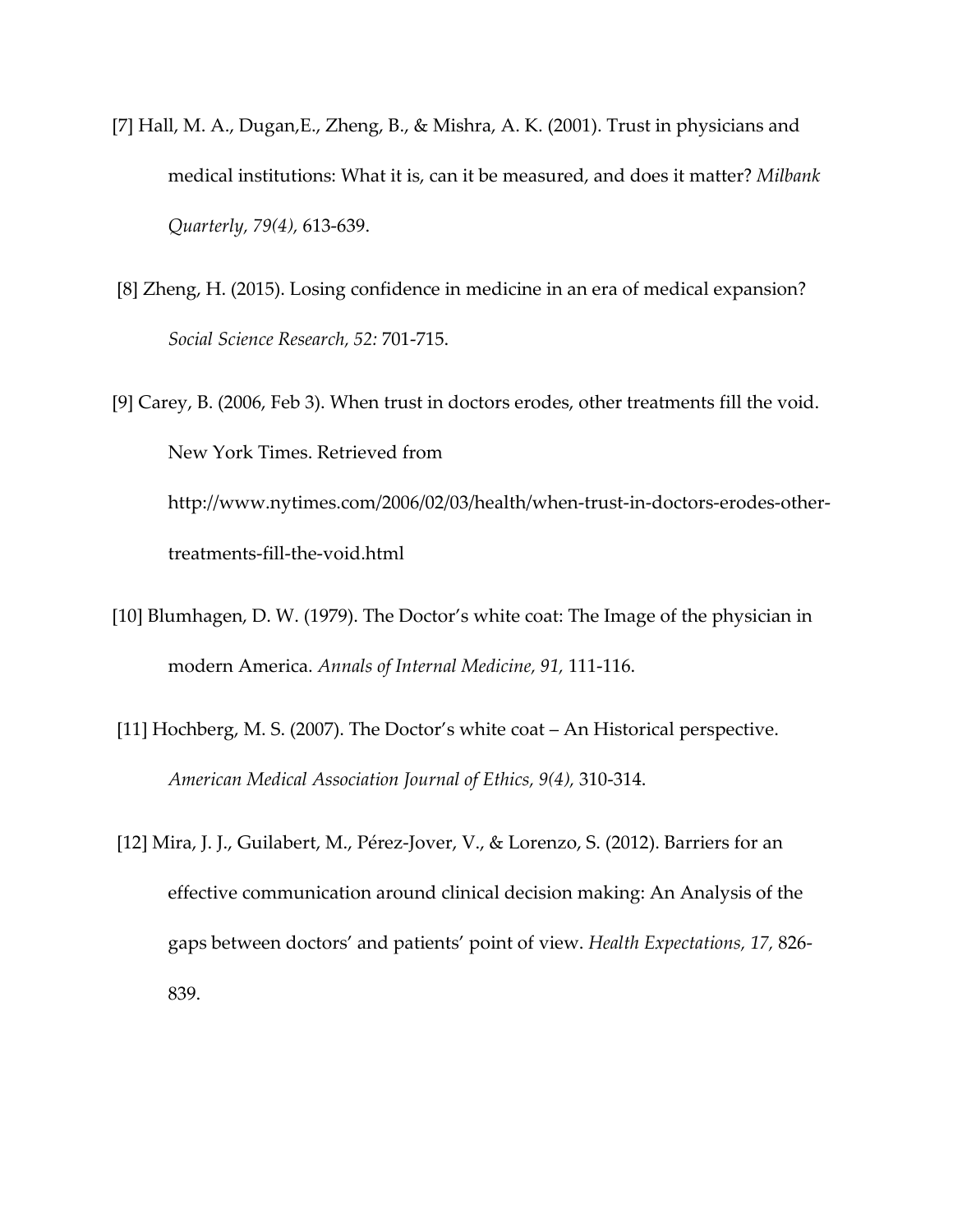- [13] British Medical Association. (2018, Feb 15). Dress code at work. Retrieved from https://www.bma.org.uk/advice/employment/contracts/consultantcontracts/dress-codes
- [14] Bearman, G., Bryant, K., Leekha, S., Mayer, J., Munoz-Price, L.S., Murthy, R., Palmore,T., Rupp, M., & White, J. (2014). Expert guidance: Healthcare personnel attire in non-operating room settings. *Infection Control Hospital Epidemiology, 35*: 107-121.
- [15] Palazzo, S., & Hocken, D.B. (2010). Patients' perspectives on how doctors dress. *Journal of Hospital Infection, 74:* 30-34.
- [16] Romm, A. (2017). Germs and politics: Why I don't wear a white coat. Retrieved from https://www.huffingtonpost.com/aviva-romm/why-i-dont-own-a-whiteco\_b\_8764972.html
- [17] Paul. (2010). *White coat ceremony: Origin and meaning of the clinician's uniform.* Retrieved from http://www.mypatraining.com/white-coat-ceremony-origins/
- [18] Petrilli, C. M., Mack, M., Petrelli, J. J., Hickner, A., Saint, S., & Chopra, V. (2015). Understanding the role of physician attire on patient perceptions: A Systematic review of the literature – targeting attire to improve likelihood of rapport (TAILOR) investigators. *British Medical Journal Open,5, 1-18.*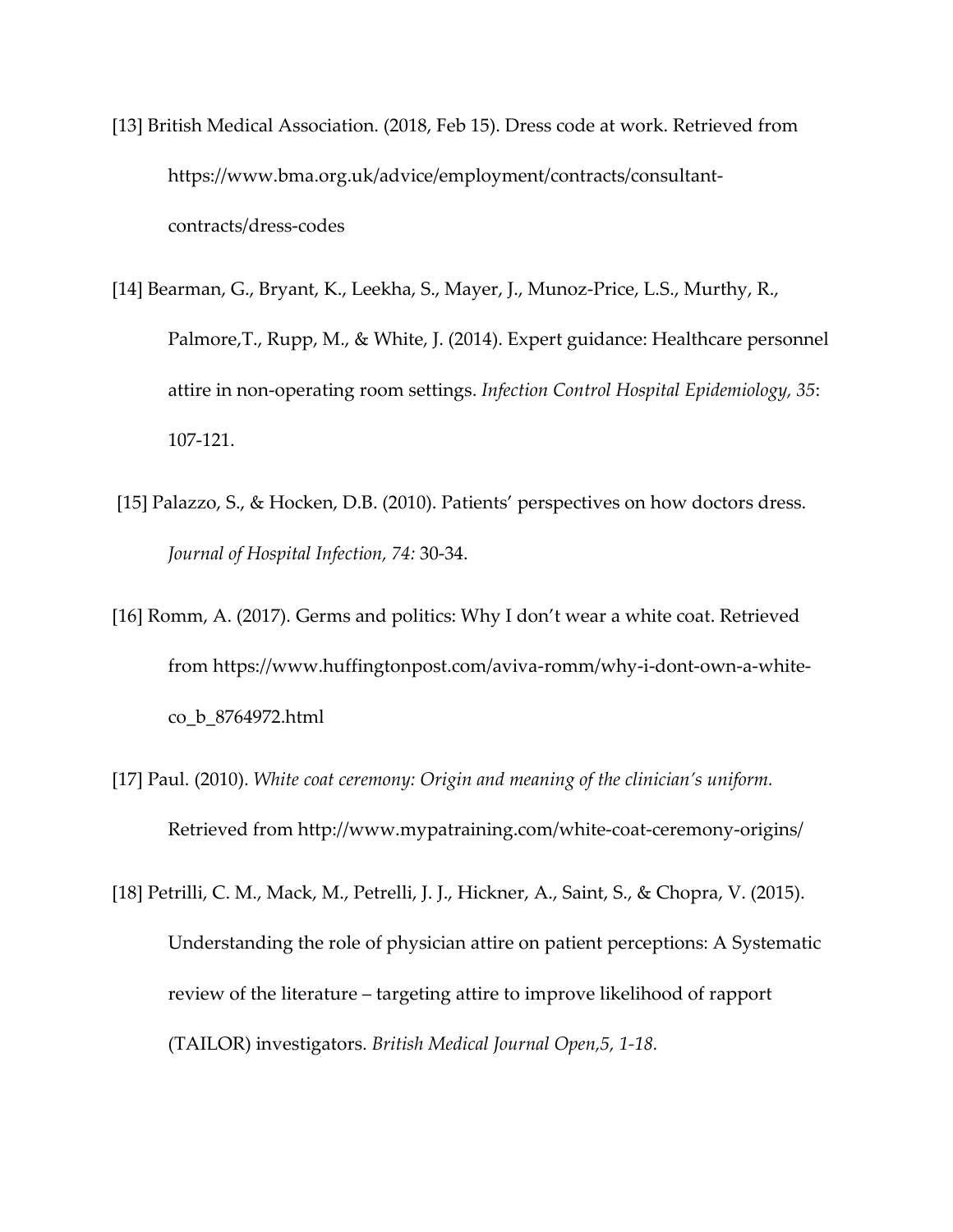[19] Department of the Army. (2014). Wear and appearance of army uniforms and insignia. (AR 670-1) Retrieved from http://www.apd.army.mil/pdffiles/r670\_1.pdf

- [20] Regan, H. (2015, Jan 19). *A Florida teen impersonated a doctor for a whole month.* Retrieved from http://time.com/3673161/florida-teen-impersonates-doctor/
- [21] World Medical Association. (2016, Oct). "67<sup>th</sup> WMA general assembly." Retrieved from 222.wma.net/policies-post/wma-statement-on-physicians-and-public-health
- [22] WhiteCoats4BlackLives. (2018). Retrieved from http://www.whitecoats4blacklives.org/about
- [23] Hurt, C. (2009). White house's botched 'op.' Retrieved from https://nypost.com/2009/10/06/white-houses-botched-op/
- [24] Leonard, B. (2018, Sept 1). Vanderbilt puts Duke Med alum on leave after complaint about kneeling to protest white supremacy. Retrieved from http://www.dukechronicle.com/article/2018/01/vanderbilt-puts-duke-med-alumon-leave-after-complaint-about-kneeling-to-protest-white-supremacy
- [25] [Justin Westin for Congress]. (2018, May 20) *Campaign advertisement* [Video File]. Retrieved from https://westinforcongress.com/
- [26] Orient, J. (2017). About AAPS. Retrieved from https://aapsonline.org/about-aaps/